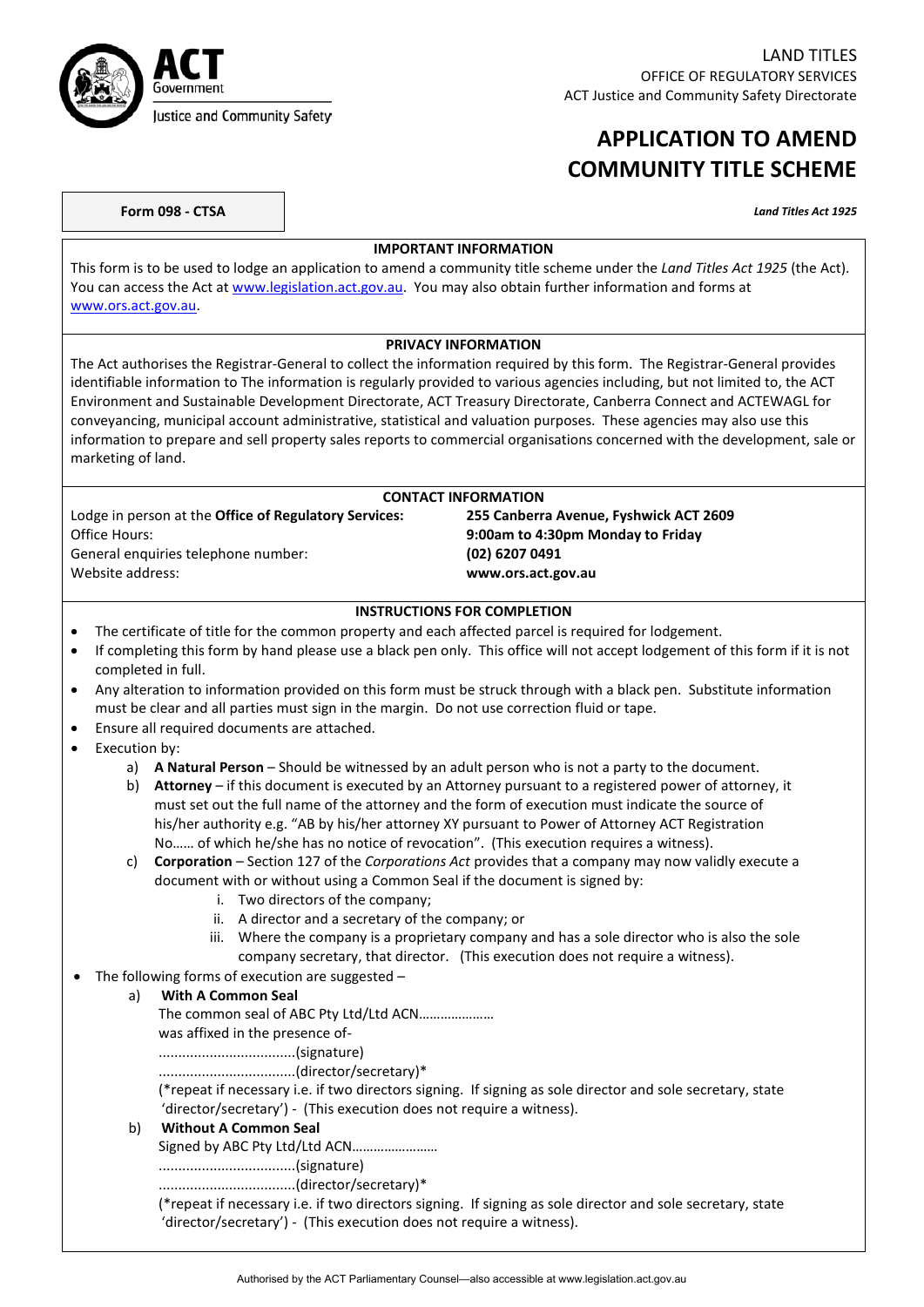Page..........of……….



LAND TITLES OFFICE OF REGULATORY SERVICES ACT Justice and Community Safety Directorate

# **APPLICATION TO AMEND COMMUNITY TITLE SCHEME**

**Form 098 - CTSA** *Land Titles Act 1925* 

| <b>LODGING PARTY DETAILS</b> |                       |                                 |  |  |
|------------------------------|-----------------------|---------------------------------|--|--|
| Name                         | <b>Postal Address</b> | <b>Contact Telephone Number</b> |  |  |
|                              |                       |                                 |  |  |

| <b>COMMUNITY TITLE SCHEME DETAILS</b> |                                                                    |  |  |
|---------------------------------------|--------------------------------------------------------------------|--|--|
| <b>Scheme Number</b>                  | <b>Volume and Folio Details of Existing Common Property Titles</b> |  |  |
|                                       |                                                                    |  |  |

| ADDITIONAL, IF ANY, TITLE AND LAND DETAILS PROPOSED AS COMMON PROPERTY |                          |                |              |      |
|------------------------------------------------------------------------|--------------------------|----------------|--------------|------|
| <b>Volume &amp; Folio</b>                                              | <b>District/Division</b> | <b>Section</b> | <b>Block</b> | Unit |
|                                                                        |                          |                |              |      |
|                                                                        |                          |                |              |      |
|                                                                        |                          |                |              |      |
|                                                                        |                          |                |              |      |
|                                                                        |                          |                |              |      |

| TITLE AND LAND DETAILS NOT BEING COMMON PROPERTY TO BE REMOVED, IF ANY |                          |                |              |      |
|------------------------------------------------------------------------|--------------------------|----------------|--------------|------|
| <b>Volume &amp; Folio</b>                                              | <b>District/Division</b> | <b>Section</b> | <b>Block</b> | Unit |
|                                                                        |                          |                |              |      |
|                                                                        |                          |                |              |      |
|                                                                        |                          |                |              |      |
|                                                                        |                          |                |              |      |
|                                                                        |                          |                |              |      |

Approved form AF 2012 – 98 approved by Jon Quiggin, Deputy Registrar-General on 23/01/2012 under section 140 of the *Land Titles Act 1925* (approved forms) This form revokes AF2009-209